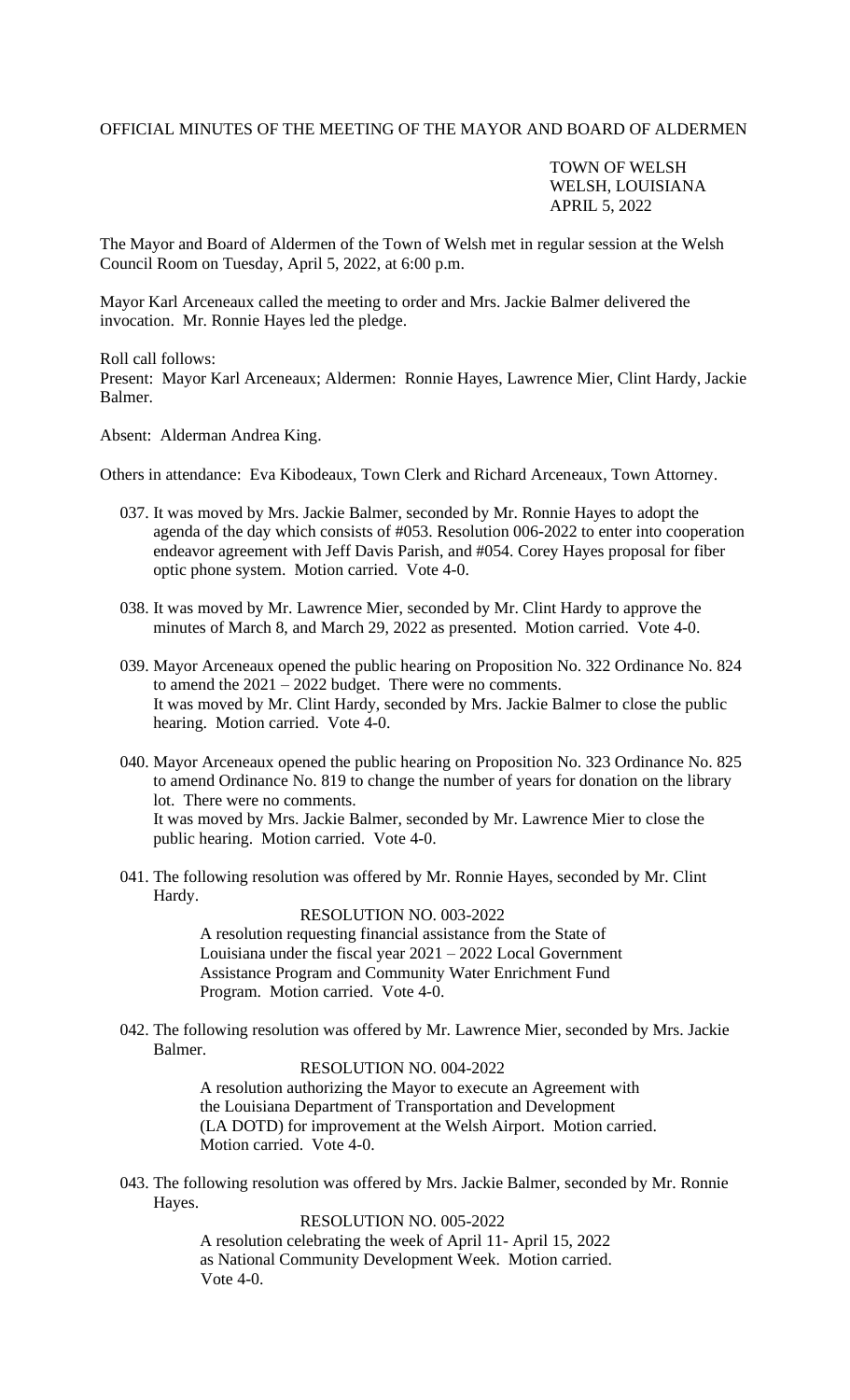## OFFICIAL MINUTES OF THE MEETING OF THE MAYOR AND BOARD OF ALDERMEN CONTINUED PAGE 2, APRIL 5, 2022.

- 044. It was moved by Mr. Ronnie Hayes, seconded by Mr. Clint Hardy introduce Proposition No. 324 Ordinance No. 826 to adopt the 2022 – 2023 budget and set public hearing on Tuesday, May 3, 2022 at 6:00 p.m. Motion carried. Vote 4-0.
- 045. The following ordinance was moved for adoption by Mrs. Jackie Balmer, seconded by Mr. Clint Hardy.

PROPOSITION NO. 322 ORDINANCE NO. 824 An Ordinance amending a budget for the Town of Welsh, Louisiana, For the Fiscal Year  $2021 - 2022$ . Roll call vote follows: Yeas: Ronnie Hayes, Lawrence Mier, Clint Hardy, Jackie Balmer Nays: None Absent: Andrea King Abstaining: None Motion carried. Vote 4-0.

046. The following ordinance was moved for adoption by Mr. Clint Hardy, seconded by Mr. Ronnie Hayes.

PROPOSITION NO. 323 ORDINANCE NO. 825 An ordinance amending Ordinance No. 819 authorizing the sale and/or Lease of immovable property no longer needed for a public purpose, Fixing the minimum price to be accepted, fixing the terms of the sale And/or lease and to address other matters relative thereto. Roll call vote follows: Yeas: Ronnie Hayes, Lawrence Mier, Clint Hardy, Jackie Balmer Nays: None Absent: Andrea King Abstaining: None Motion carried. Vote 4-0.

- 047. Mr. Benjamin Cormier recommended increasing court cost by \$20.00 with \$10.00 going to the Public Defender's Office and keeping \$10.00 in the Town of Welsh. It was moved by Mr. Ronnie Hayes, seconded by Mrs. Jackie Balmer to increase the court cost by \$20.00 for as long as the statue is in place. Motion carried. Vote 4-0.
- 048. It was moved by Mr. Lawrence Mier, seconded by Mr. Clint Hardy to accept Mark & Angela Petry request for additional 60 days to make repairs to building located at the Corner of S. Elms and W. Hudspeth. Motion carried. Vote 4-0.
- 049. It was moved by Mr. Ronnie Hayes, seconded by Mr. Lawrence Mier to recommend to Esmeralda Gonzales to tear down the house located at 204 Goodwin St. in 30 days and send letter. Motion carried. Vote 4-0.
- 050. It was moved by Mrs. Jackie Balmer, seconded by Mr. Ronnie Hayes to accept Marshall & Louise Jackson request for additional 6 months to make repairs to the building located at 216 Welsh St. to report back on Tuesday, October 4, 2022 to give update. Motion carried. Vote 4-0.
- 051. It was moved by Mrs. Jackie Balmer, seconded by Mr. Lawrence Mier to recommend to Judy Loud to tear down trailer located at 611 Welsh St. in 30 days and send letter. Motion carried. Vote 4-0.
- 052. It was moved by Mr. Ronnie Hayes, seconded by Mrs. Jackie Balmer to recommend to Dr. Mary Alice Trent to tear down house located at 415 Davis St. in 30 days and send letter. Motion carried. Vote 4-0.
- 053. The following resolution was offered by Mr. Ronnie Hayes, and seconded by Mr. Clint Hardy.